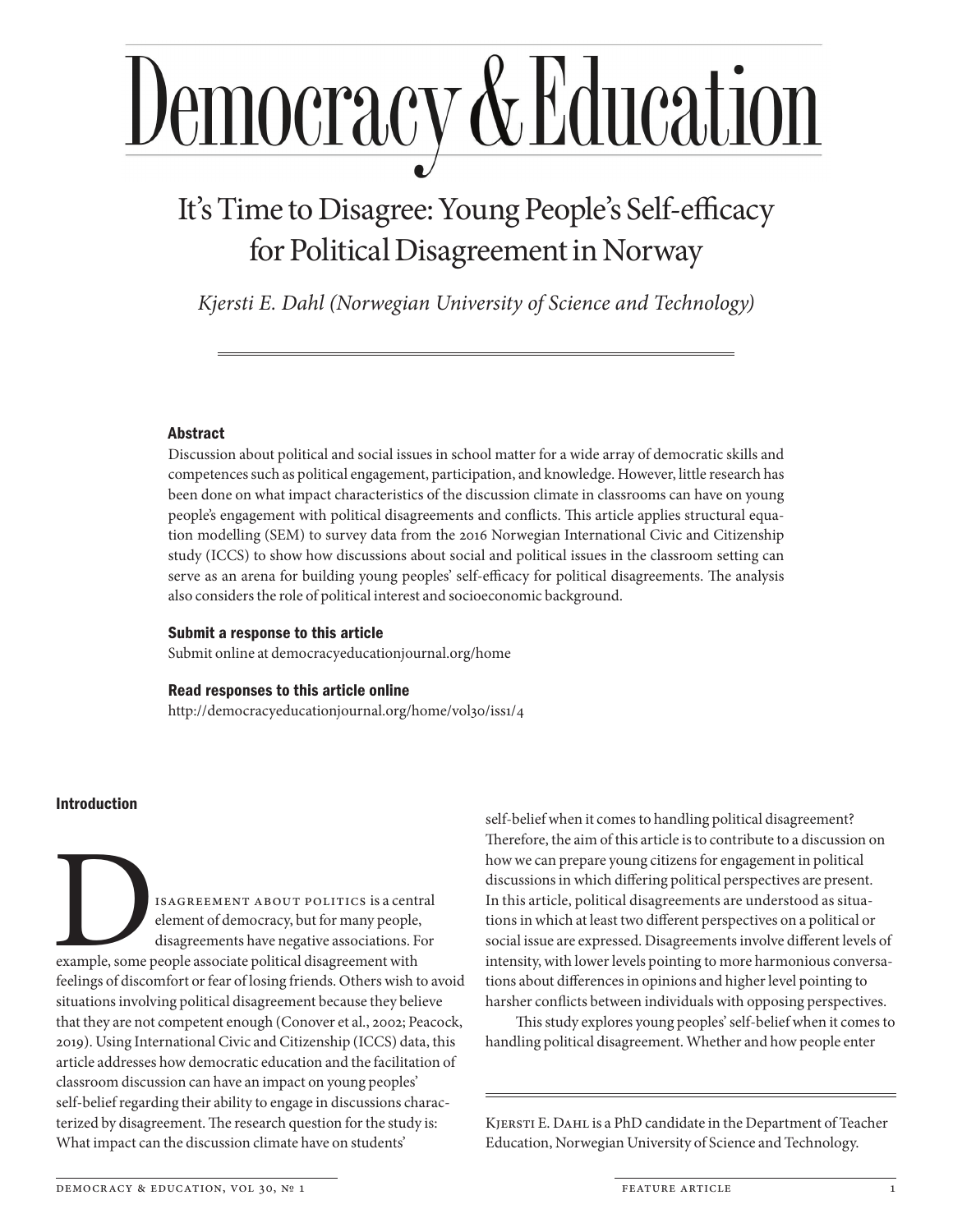situations depends on the judgments they make about their own ability to handle and succeed in the given task or situation (Bandura, 1986; Condon & Holleque, 2013; Pajares, 1996). This is also applicable to situations characterized by disagreement and conflict. The evaluations young people make about how well they can handle a disagreement have consequences for their participation in that disagreement; this study uses the concept of *conflictual self-efficacy* to refer to these judgments. Conflictual self-efficacy is defined as a person's faith in their own ability to master disagreement and conflict about politics and society. Young people's development of self-efficacy is highly connected to their previous experiences (Bandura, 1997). Thus, with the aim of lowering the threshold for participation in political conflict, it is important that young people experience to master situations characterized by disagreement and conflict about politics. Schools are a possible arena for such experiences. In school, students meet peers with a variety of backgrounds, perspectives, and opinions, which can lead to discussions and different levels of disagreement and conflict. These discussions can also take different forms and can be facilitated in a variety of ways. It is therefore valuable to understand whether the characteristics of the discussion climate can have an impact on students' self-belief when it comes to handling political disagreement.

There is a large body of literature in the field of democratic education that focuses on classroom discussions. For example, many studies have focused on the ways in which discussions about political and social issues can foster outcomes, such as political engagement, participation, and knowledge (Alivernini & Manganelli, 2011; Campbell, 2008; Persson, 2015a). Studies have also connected discussion climate to the development of skills needed for political disagreement, such as the ability to take different perspectives (Hahn, 1998) and think critically (Godfrey & Grayman, 2014). However, less attention has been paid to how the characteristics of the discussion climate in classrooms impact young people's engagement with political disagreements and conflicts. By applying structural equation modelling (SEM) to survey data from the 2016 ICCS, this article shows how the characteristics of the discussion climate in Norwegian classrooms affect young people's self-efficacy for political disagreements. This article examines how discussions about social and political issues in the classroom setting can serve as an important arena for building conflictual self-efficacy. The analysis also considers how political interest and socioeconomic background can have impact on this relationship.

The article is structured as follows. The first section presents the background to the study and explores why there is a need to teach young people that democracy is also about learning to disagree. The second section describes the theoretical perspective for the article and analyses disagreement in light of deliberative and agonistic theory and research. The third section presents the methodology used in the study by showing how the SEM-model was constructed and clarifying the variables used. The fourth section presents the model and results. Finally, the fifth section discusses the results, their implications, and the limitations of the study.

#### Background and Context: Why Should Disagreement Be Part of Democratic Education?

Previous research has shown that many citizens dislike or have an aversion toward political conflict and disagreement. Several psychological theories have attempted to explain why people tend to avoid engaging in disagreements and conflicts over political issues (Conover et al., 2002; Ulbig & Funk, 1999). Studies have found that some people generally avoid discussions about politics because they do not feel sufficiently competent to engage in them, while others are fearful of appearing ill- informed or afraid that political disagreements will disrupt their social relations (Conover et al., 2002). Additionally, many citizens seem to have a negative view of the role of conflict in democracies. For example, Hibbing and Theiss- Morse (2002) showed that many Americans view political conflict as something negative and that this affects their perceptions of democratic procedures. Moreover, their study highlighted that many people view political conflict as unnecessary, illegitimate, and even a sign that there is "something wrong" with governmental procedures (Hibbing & Theiss- Morse, 2002). However, participation in activities such as political discussions has been found to elevate tolerance of conflict and disagreement (Ulbig & Funk, 1999). Furthermore, conflict avoidance has also been found to be related to gender, with women being more politically conflict- avoidant compared to men (Coffé & Bolzendahl, 2017). While these findings come from research on adult citizens, we do expect that these trends are relevant in characterizing younger age groups' approaches to conflict.

Avoidance and feelings of discomfort and incompetence thus appear to characterize citizens' relationship with conflict. If people are likely to avoid conflict and interpret it as something negative from a young age, they will most likely hesitate or even avoid participating in political conflict when they become adult citizens. Moreover, if the level of political conflict in democracies increases, the threshold for citizens' participation might also increase, leading to a decrease in overall levels of participation. This trend would ultimately undermine the principle of equal participation and therefore represent a challenge to the ideals of democracy. Against this backdrop, democratic education can help prepare young people to handle disagreements and conflicts.

While most studies on conflict avoidance have so far been conducted in the U.S., this article focuses on Norway. Norway and other Scandinavian countries are perceived as some of the most well-functioning democracies in the world. For instance, they tend to have a top ranking on the Democracy Index compiled by *The Economist Intelligence Unit*. Also, the ICCS study shows that Norwegian students have a high democratic understanding and disposition for participation as democratic citizens compared to other countries. This indicates that Norwegian schools emphasize democratic education, something that is reflected in in the 2020 curriculum, which identifies "democracy and citizenship" as a main theme in all school subjects. The curriculum specifies that learning to take different perspectives and handle differences in opinion are learning goals included in this theme (Utdanningsdirektoratet, 2020). Also, from a comparative perspective, Norway is a less polarized country (Boxell et al., 2020) with lower levels of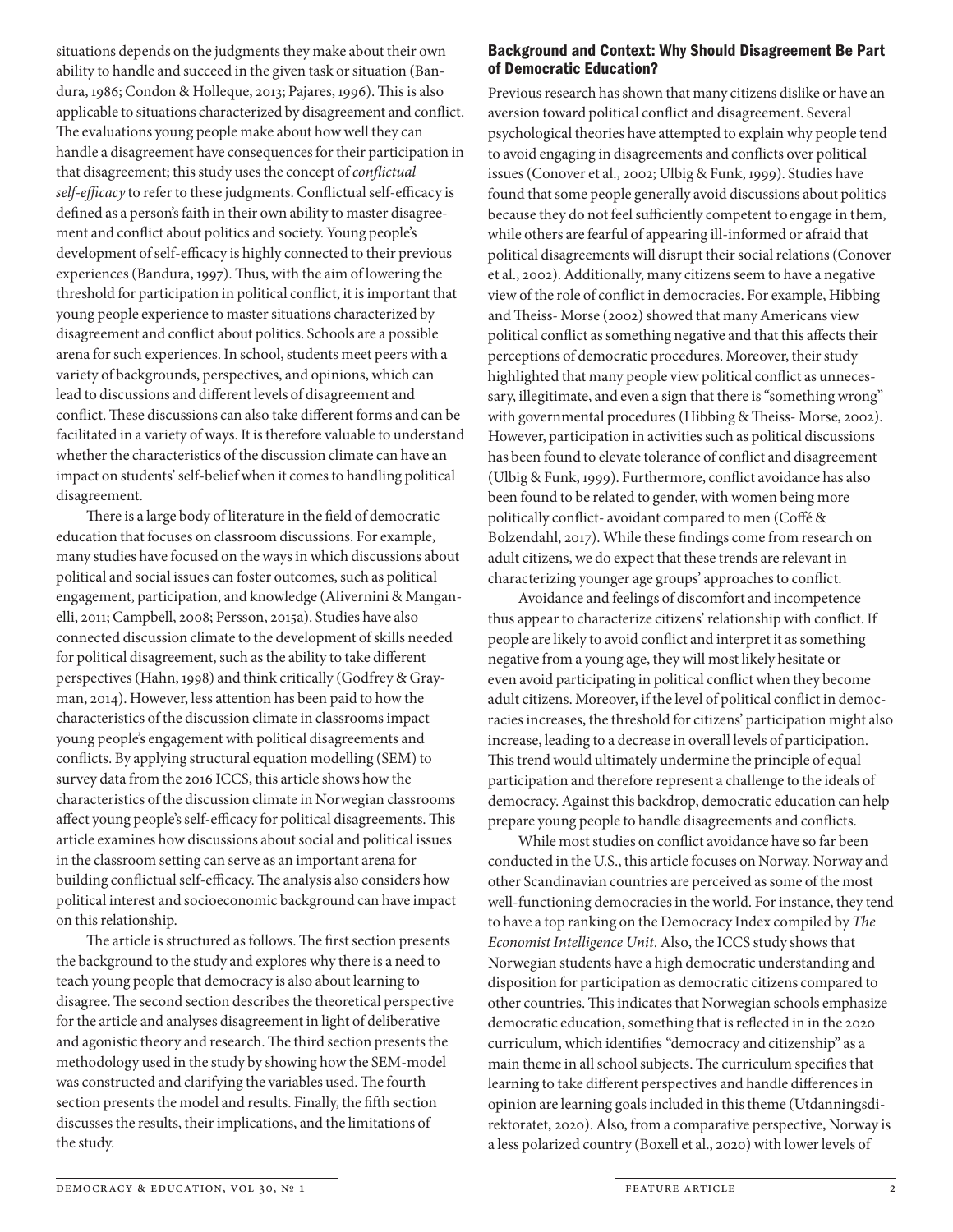societal conflict (Knudsen, 2021). Hence, Norwegian students are expected to be able to handle disagreements in a constructive manner compared to students in other countries with higher levels of conflict. This makes Norway and Norwegian schools a context well suited to both study and promote capabilities for disagreement.

#### Theoretical Perspective: Disagreement in Theories of Democracy and Educational Research

Conflicts and disagreements are inevitable parts of any political process (Klofstad et al., 2013; Ulbig & Funk, 1999). Thus, conflict and diversity of perspectives are at the core of many theories of democracy. This study is based on theoretical perspectives from an ongoing debate between agonistic and deliberative theories of democracy. At the center of this discussion are different views on conflict and pluralism. On one side, deliberative theory puts communication, rationality, and deliberation at the center of democracy. Political legitimacy is not secured by voting; rather, it is secured by the public deliberation of free and equal citizens and defensible reasons account for public decisions (Dryzek & Niemeyer, 2010; Held, 2006). As Held (2006) pointed out, "The key objective is the transformation of private preferences via a process of deliberation into positions that can withstand public scrutiny and test" (p. 237). Deliberation aims to solve conflict by stimulating citizens with different opinions to listen to others with different views and values, gain knowledge and engage in constructive dialogue to find solutions on which they can agree (Esterling et al., 2015; Gutmann & Thompson, 1996; Habermas, 1997).

On the other side, Mouffe (2013) and radical democracy theorists have highlighted that not all political conflict raises the possibility of consensus and that conflicts are important for political adversaries to challenge each other's opinions. Mouffe has argued that deliberative theories, with their aim of consensus, are unable to adequately represent modern democracy and the conflicts and pluralism it entails. From this perspective, an important part of democracy is to transform conflict from antagonistic into agonistic, where participants acknowledge each other as adversaries with the right to fight for their opinions rather than as enemies (Mouffe, 2013, 2015).

The same debate has also received attention in educational research. Deliberative theories have been criticized for not acknowledging the conflictual nature of democracies in their perspectives on democratic education. For instance, Biesta (2009, p. 151) argued that there is a tendency within citizenship research to portray democracy in terms of consensus rather than conflict and that there is a need for more variation in how students learn about democracy. Furthermore, Ruitenberg (2010) argued that the aiming for consensus diminishes the role of disagreement in democracies and that this has led to an overemphasis on capacities for consensus at the expense of other important factors, such as the capacity for disagreement and the role of affections.

Educational theorists with a deliberative focus have traditionally argued for a democratic education that focuses on deliberation skills, such as communication skills, the ability to argue rationally and listen, and the ability to build consensus (Englund, 2006;

McAvoy & Hess, 2013; Samuelsson & Bøyum, 2015). Samuelsson (2018) argued that consensus in contemporary deliberative theories is often not seen as the absolute aim of every discussion but, rather, something to be oriented toward as far as possible. However, there are deliberative approaches which emphasizes disagreement and participation in conflictual discussions. For example, structured academic controversy (SAC)—a classroom discussion template where students learn controversial issues by representing different perspectives—has a strong place in deliberative educational research (Johnson & Johnson, 1985; Parker, 2011). Also, there is a body of work on controversial issues in education promoting tolerance and the ability to take perspective (Hess, 2009; Ljunggren, 2008). There is additional literature highlighting the value of disagreement in teacher education, with the goal of ensuring that teachers can support their students in their participation in collective decision making (Harell, 2020).

The tension between deliberative and agonistic theories shows that preparation for disagreement is highly relevant theme in democratic education. This article strives to acknowledge the criticisms made from an agonistic perspective. It combines these criticisms with deliberative educational theory with an aim to promote a political education that includes teaching competence for disagreement, such as ability to tolerate others' views, agree with one another, change one's mind, argue a point of view, be true to one's own values, and develop self-efficacy. While all these skills are relevant, this paper focuses only on self-efficacy for disagreement and studies how young people can develop it.

# Conflictual Self-Efficacy and Discussion in the Classroom *Conflictual Self-Efficacy*

Enduring a disagreement requires a certain belief in one's own ability to argue and convince others. This can be seen as a form of self-efficacy for political conflict and disagreement, herein called conflictual self-efficacy. Bandura (1997) defined self-efficacy as the "belief in one's capabilities to organize and execute the courses of action required to produce given attainments" (p. 3). Self-efficacy is not about people's specific skills or knowledge; it is about what they think they can do with the skills and knowledge they have regarding a given task or domain. Self-efficacy is connected to the generative capability to organize cognitive, emotional, social, and behavioral subskills that, in turn, serve one or several purposes (Bandura, 1997). Conflictual self-efficacy refers to individuals' evaluations of their own capabilities to master political disagreement. To master a political disagreement, it is necessary to organize and analyze the situation, evaluate the course of action, and make decisions with the purpose of making good arguments based on these judgments. While the relevant capabilities for mastering political disagreements consist of several factors, the ability to construct a convincing argument, understand the perspectives of others, and respond to them are key competences.

Judgments of personal competence are important in determining how people handle situations such as political disagreement, what their threshold is for entering or avoiding such situations, how they manage and behave in them, and how they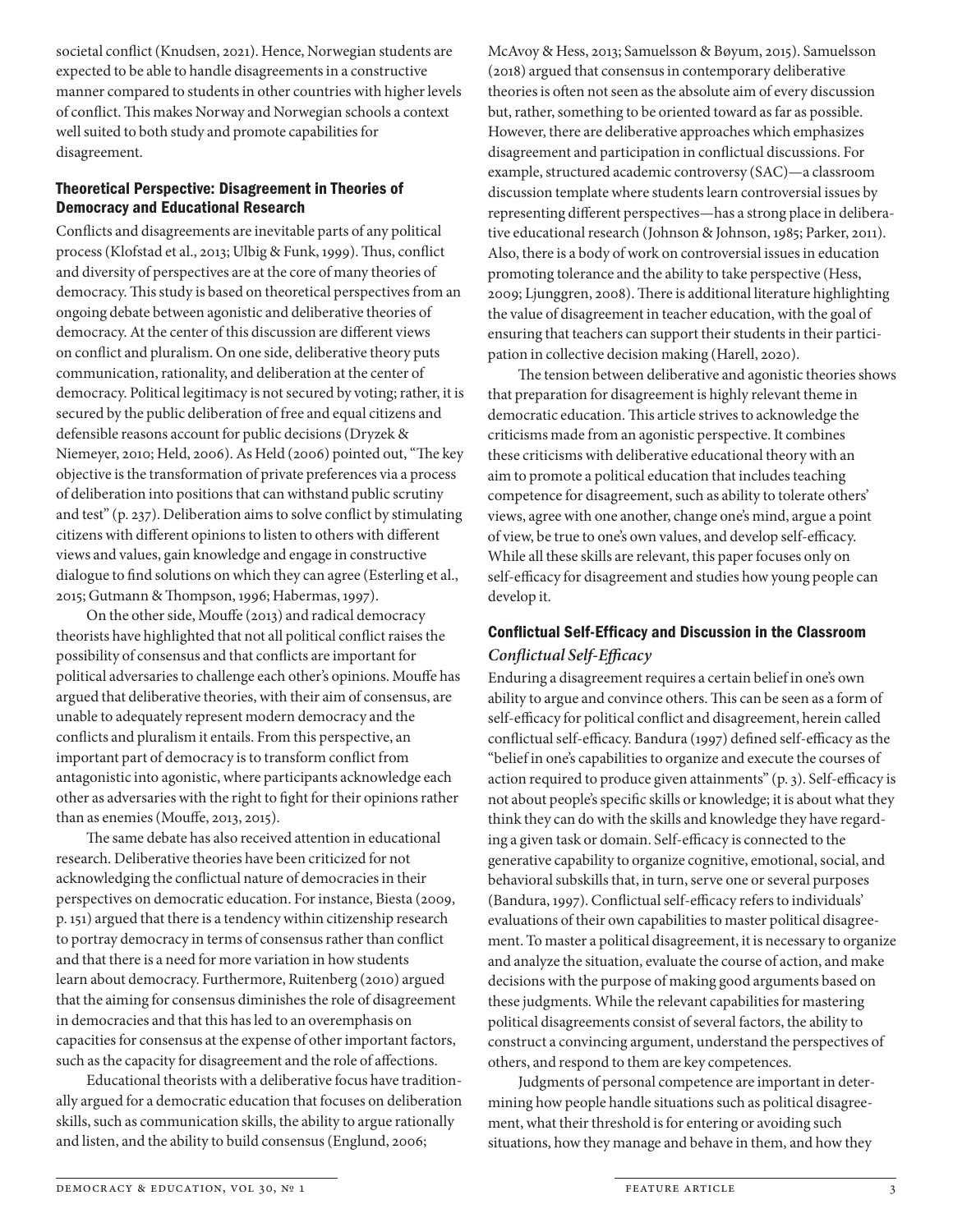experience them. People tend to engage in tasks in which they feel confident and competent while avoiding those tasks in which they do not feel competent (Bandura, 1986; Pajares, 1996). Thus, self-belief in one's ability to succeed in a discussion about political and social issues is not only important for determining one's achievements but also for determining whether one participates in a disagreement to begin with. These beliefs also influence one's effort, persistence, and resilience when facing obstacles and challenges, can impact thought-patterns and emotional reactions, and fostering overall interest. People with high self-efficacy tend to see obstacles as challenges to overcome; they invest more in their subsequent efforts and adopt a more positive mindset. In comparison, people with low self-efficacy tend to be easily demotivated by obstacles and have a lower threshold for surrender (Bandura, 1986; Pajares, 1996). Consequently, young people with a strong selfefficacy for political disagreement are expected to be more positive about political conflicts, have a lower threshold to enter them, put more effort into them, and have higher resilience once they participate in them. Bandura (1997) identified previous experience as a main source of self-efficacy. If people have mastery experience with a task, they are more likely to engage in the same or similar activities again. As such, it is important that adolescents attain mastery experiences with political disagreements to develop conflictual self-efficacy, either in school or in the private sphere.

#### *Discussion Climate in the Classroom*

In this article, the discussion climate is related to the ICCS's concept of the "open classroom climate," which refers to the extent to which students experience their classroom as a safe place in which they can freely discuss political and social issues, explore their own and peers' opinions, and experience how their statements are appreciated by fellow students and teachers (Torney-Purta et al., 2001). Previous studies show that these traits of the discussion climate can have a positive impact on students' civic and political engagement (Barber & Torney-Purta, 2012; Campbell, 2008; Torney-Purta et al., 2001), political self-efficacy (Campbell, 2008; Pasek et al., 2008), and political learning (Persson, 2015a).

An open climate for classroom discussions has also been linked to the development of skills deemed relevant for disagreements about political and social issues. For instance, studies have shown that such discussion climates are positively associated with perspective-taking and tolerance (Hahn, 1998), critical thinking and consciousness (Godfrey & Grayman, 2014; Newmann, 1990), and an appreciation of conflict as an essential part of politics (Campbell, 2008). Furthermore, having mastery experiences is a strong source of self-efficacy. Experiencing success in a task, especially after facing a challenge, can be seen as authentic proof that success can be repeated (Bandura, 1997, p. 81). Discussions in school can be a source of mastery experiences regarding disagreement, diverse opinions, and conflicting opinions.

#### *Political Interest and Socioeconomic Background as Contributors to Conflictual Self-Efficacy*

This article highlights two contributors to adolescents' conflictual self-efficacy: political interest and socioeconomic background.

While other variables could have been included in this study, such as political knowledge, political activities, values or parents' political interest, our selection was based on two main reasons. The first reason concerns previous research on young people's engagement with political issues and democratic education, together with the selection of variables available in the dataset. Second, the goal was to keep the model simple. Since little research has been conducted on this theme, the goal was to find a simple model that could function as a starting point for discussing young people's engagement with political conflicts within democratic education research.

Political interest is among the most important indicators of democratic citizenship and political participation (Martinussen, 2003). People with high political interest tend to score higher on political knowledge, voter turnout, and political participation compared to those with lower scores (Neundorf et al., 2012). Interest and engagement in political and social issues are key elements of political participation. To be able to discuss and express diverging opinions, young people need to be familiar with relevant political or social topics of discussion (Fjeldstad et al., 2010). A high frequency of discussion about political and social issues with family and friends tends to spur adolescents' political development, including their level of political interest (Dostie-Goulet, 2009), knowledge, and willingness to take political action (McIntosh et al., 2007). Studies have also revealed that adolescence is a period in which political discussions between children and parents occur, especially among older adolescents (Kim & Stattin, 2019). Interest in political and social issues is relevant for developing conflictual self-efficacy. Being interested in and talking to friends and family about politics tends to make people acquainted and comfortable with conflict and disagreement through experience. These experiences, both negative and positive, are central to developing self-efficacy (Bandura, 1997).

Socioeconomic background is among the strongest correlates of political participation, engagement, and interest (Martinussen, 2003). A higher social status is assumed to provide a wide range of resources and the development of skills that facilitate political participation. This can include skills in arguing, writing, speaking, and developing knowledge for coping in organizational settings and social networks (Verba et al., 1995). People from a more privileged socioeconomic background tend to report higher political interest than others (Lange & Onken, 2013). Education has also been shown to engender greater confidence in one's selfperceived ability to be a "good" citizen (Persson, 2015b). Additionally, parental socialization is particularly strong in childhood and teenage years (Neundorf et al., 2012). For example, children with politically engaged parents tend to become politically engaged themselves, and political party identification has its origin in how children learn about politics from their parents (Dinas, 2014). Parents' educational level also impacts adolescents' societal interest and awareness (Wanders et al., 2020). Therefore, socioeconomic background potentially results in the enhancement of several skills and characteristics considered influential for the development of conflictual self-efficacy. Conflict avoidance is also correlated with socioeconomic background, and people with higher levels of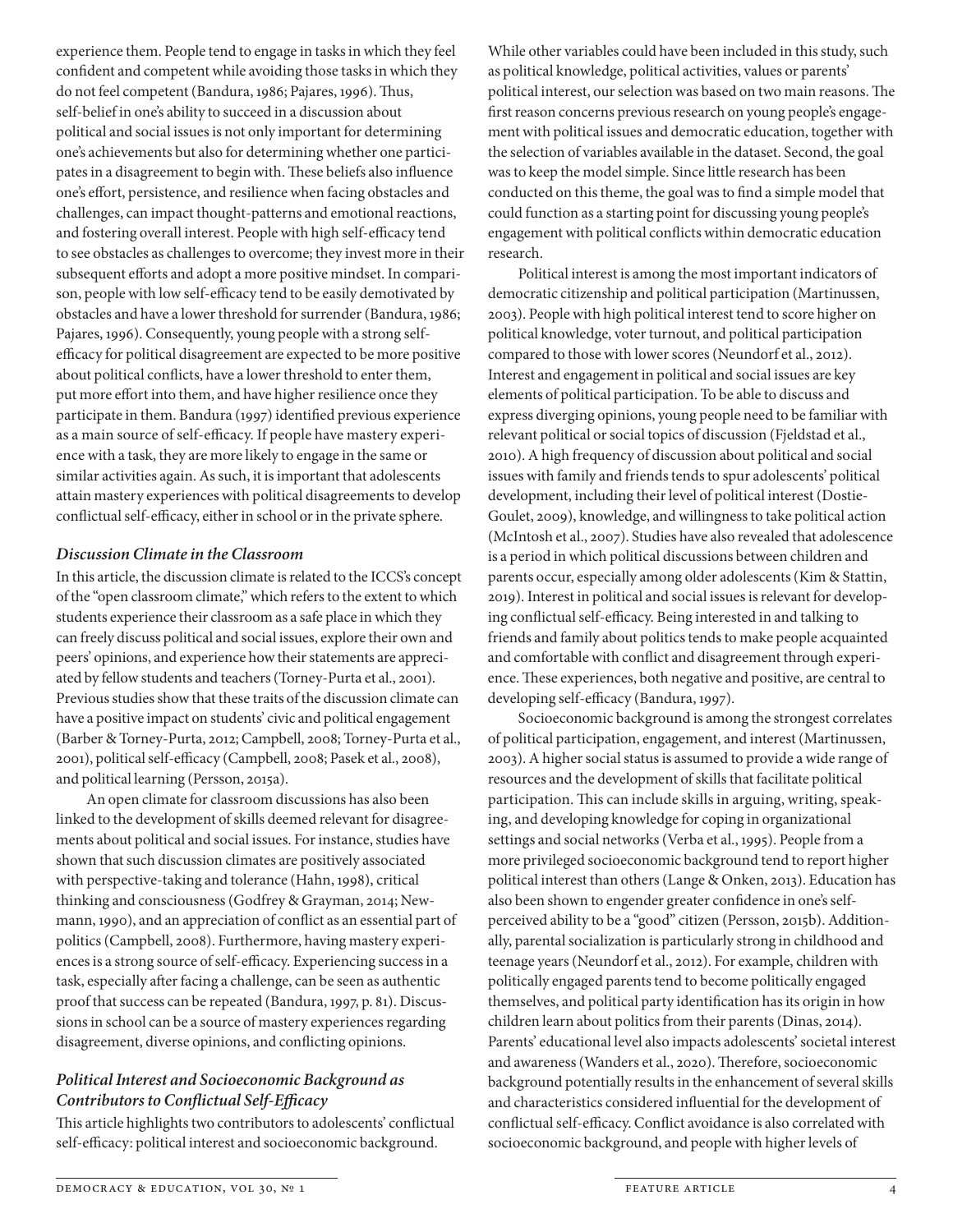education and income tend to be more tolerant of disagreements and conflicts than those with lower social status (Ulbig  $\&$ Funk, 1999).

### The SEM Model of Conflictual Self-Efficacy

SEM refers to a group of techniques that allow latent independent and dependent variables to be used in the estimation of a model (Kline, 2016; Mehmetoglu & Jakobsen, 2017). Using this technique, it was possible to examine the hypothesized relationship between the three latent variables (conflictual self-efficacy, discussion climate, and political interest) and socioeconomic background. Using SEM, a path model was constructed to study young people's self-efficacy for interpersonal disagreements about political and social issues. The main goal of the model was to explore the ways in which the discussion climate in classrooms might impact adolescents' self-efficacy for disagreements about political and social issues. Another aim was to use the findings to discuss the implications that this might have for democratic education in both research and practice. Given the role that political interest and socioeconomic background play in citizenship and young people's engagement with political and social issues, the SEM model needed to control for how these two variables impact the relationship between discussion climate and conflictual self-efficacy. It is likely that the discussion climate does not only have a simple causal effect on conflictual self-efficacy but that there is also an interplay with political interest and socioeconomic background. For instance, some previous studies (Campbell, 2008; Fjeldstad et al., 2010) indicated that discussion climate can have a mediated effect on conflictual self-efficacy through political interest. More specifically, the discussion climate tends to have a positive impact on the frequency with which adolescents talk about politics. Furthermore, becoming familiar and more comfortable with discussing politics might lower the threshold for talking about such issues with friends and family and thereby build conflictual self-efficacy.

Socioeconomic background is well known to have impact on development political skills, interest, self-efficacy, and participation. Homes characterized by higher socioeconomic status might include parents who embody and value skills that are favorable to participation in disagreements. This context probably affects how their children respond to interpersonal disagreements about political and social issues. Socioeconomic background was therefore constructed as a base variable in the SEM model. Figure 1 shows the path model for this article.

#### Methods

#### *Sample and Design*

The study used Norwegian data from the 2016 ICCS, an international study developed by the International Association for the Evaluation of Educational Achievement (IEA). The ICCS aims to provide comparative perspectives on students' knowledge and understanding of citizenship as well as their perspectives, values, and activities relevant for civics and citizenship (Schulz, Ainley et al., 2018). The Norwegian data consisted of 6,271 ninth-grade 14- year- olds from 148 schools. Of the participating students, 49.5%



#### Figure <sub>1</sub>

Path Model for Conflictual Self-Efficacy

were girls, 8.6% had a minority language background, and 59.6% had parents with higher-education qualifications. The ICCS included four parts: questionnaires for students, teachers, and school leaders and a knowledge test taken by the students. Only variables from the students' questionnaires are used in this paper.

To evaluate the proposed model, an SEM analysis was performed in R 3.5.2 with *lavaan*, and the model was estimated with maximum likelihood. The final model was constructed in several steps. The factors were analyzed with exploratory factor analysis (EFA), and items with low factor loadings were deleted (this is explained further in the section on measures). This model was first run without residual correlations and was then respecified after the modification indices. The residual correlations necessary to obtain a good fit were specified.<sup>1</sup> In line with the principles of parsimony, the model was kept as simple as possible (Kline, 2016).

## *Confl ictual Self- Effi cacy*

The SEM model consisted of four key measures, with self-efficacy for political disagreement being the dependent variable. Conflictual self-efficacy was constructed as a latent variable with three indicators. The ICCS data material included an item battery about citizenship self-efficacy. Within this battery, three variables were relevant for disagreement. The letters indicate the variables' placement in the ICCS battery. Using a four- point scale ranging from "very well" to "not at all," the students' were asked about the extent to which they thought they would do well in the following situations: (b) "argue your point of view about a controversial

<sup>1</sup> In the model, there was a residual correlation between 17A and B: teachers encouraging students to form and express an opinion. In the factor for conflictual self-efficacy, 29E and F were correlated: following a televised debate and writing to a newspaper about one's view on a current issue. Regarding the factor of interest, two residual correlations were applied: (1) 14A and F, which were regarding talking to parents about political/social issues and talking to friends about happenings in other countries; and (2) D and E, which were regarding talking to friends about political/social issues and talking to parents about happenings in other countries.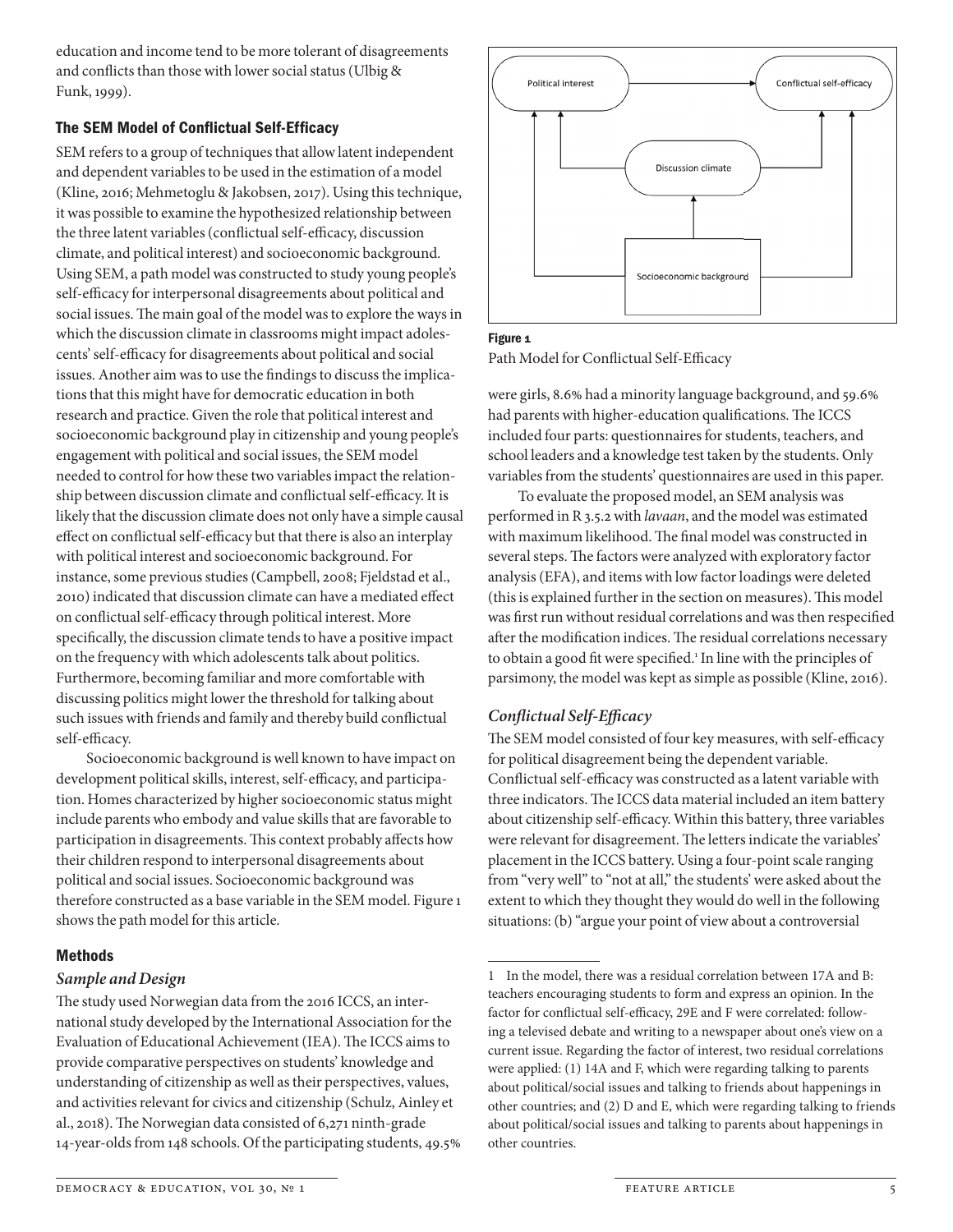political or social issue"; (e) "follow a television debate about a controversial issue"; and (f) "write a letter or email to a newspaper giving your view on a current issue." For interpretation reasons, these scores were reversed, making  $1 =$  "not at all" and  $4 =$  "very" well."

There are disadvantages to working with existing variables. Unfortunately, there were no other variables relevant to conflictual self-efficacy in the ICCS material. It is often believed that three variables are the ideal minimum per factor (Kline, 2016). The measurement of conflictual self-efficacy would have been strengthened if the factor consisted of a few more variables to better grasp other aspects of self-efficacy for disagreement and avoid possible technical problems. The three items used focused on two abilities of relevance to political disagreements: first, the ability to argue one's point of view in writing or orally, and second, the ability to understand and discuss a current political conflict mediated through media. Table 1 shows the results of a factor analysis run in SPSS. The extraction method used is principal axis factoring and varimax for rotation.

#### Table 1

| <b>Factor Loadings in Conflictual Self-Efficacy</b> |      |  |
|-----------------------------------------------------|------|--|
| b) argue your point of view                         | .630 |  |
| e) follow a television debate                       | .758 |  |
| f) write a letter or email                          | .730 |  |
|                                                     |      |  |

Only one factor was extracted from the EFA, and the factor loadings were strong. Cronbach's alpha for these three variables was .748, indicating good reliability. This supports that conflictual self-efficacy, as a latent factor, causes common variance in the variables. The three variables were therefore, used to construct an index for conflictual self-efficacy. Missing values were excluded.

#### *Operationalizations of Independent Variables*

The discussion climate was operationalized through six variables. Using a four-point scale, the students were asked to evaluate how often the following things happen when discussing political or social issues during their regular lessons: (a) teachers encourage students to make up their own minds, (b) teachers encourage students to express their opinions, (c) students bring up current political events for discussion in class, (d) students express opinions in class even when their opinions are different from most of the other students, (e) teachers encourage students to discuss the issues with people who have different opinions, and (f) teachers present several sides of the issue when explaining it in class. These six variables were entered into an index to measure how the students perceived the discussion climate in their classroom.

Political interest was measured as an index containing five variables. While again using a four-point scale, the students were asked how often they were involved in the following activities: (a) talking to parent(s) about political or social issues, (d) talking to friends about political or social issues, (e) talking to parent(s) about what is happening in other countries, (f) talking to their friends about what is happening in other countries, and (g) using the internet to find information about political or social issues. All five variables were related to the extent to which students talked to their parents and friends about political or social issues, both domestic and abroad. It was anticipated that young people with high political interest would talk about politics with members of their close social circles, while others would not.

Socioeconomic background was measured using the national index of socioeconomic background taken from the ICCS. It was derived from the highest parental occupational status, the highest educational level of parents, and the number of books at home. The score consisted of factor scores for the first principal component, with national averages at 0 and standard deviations of 1 (Schulz, Carstens et al., 2018).

#### Results and Analysis

Figure 2 presents the results with standardized coefficients from the SEM analysis. For the main fit indices, the root mean square (RMSEA), comparative fit index (CFI), Tucker-Lewis index (TLI), and standardized root mean square residual (SRMR) were used. An evaluation of the fit shows CFI =  $.98$ , TLI =  $.97$ , RMSEA = .04 and SRMR = .03. Based on the threshold values from Kline (2016), these results indicate a good fit for the structural model.

The model shows that an open discussion climate contributes to the development of students' self-belief when it comes to handling political disagreement. First, the discussion climate showed a moderate direct contribution (.12), indicating that when students experience characteristics such as teachers' encouraging discussion, disagreement, and forming opinions, it tends to have a positive impact on their development of self-efficacy for disagreement. Also, the model showed a positive impact of the discussion climate on conflictual self-efficacy mediated though political interest (.11). This indicates that when students experience discussion as valued in their classroom tend to have a positive impact on their political interest and the frequency with which they talk about such issues with friends and family. Furthermore, higher political interest tends to give adolescents higher scores on conflictual self-efficacy. The scores from the model indicate that the direct and mediated effects of the discussion climate were at a similar level. The model shows that political interest was the factor with the single highest effect on conflictual self-efficacy. Political interest had the highest direct effect (.42) compared to the other independent variables. As such, students' interest in political and social issues and spending time talking about these issues with others were of great value for developing their conflictual self-efficacy.

Socioeconomic background also had a significant effect on young people's conflictual self-efficacy. When controlled for other variables, the model showed a direct effect (.11). Previous research has stated that socioeconomic background is positively correlated with political self-efficacy (Martinussen, 2003) and the model shows that the same tendency seems to be valid for self-efficacy for political disagreement. Socioeconomic background also seems to be an important indirect contributor to conflictual self-efficacy. The models show indirect effects though the discussion climate (.013) and political interest (.063). As such, there is support for the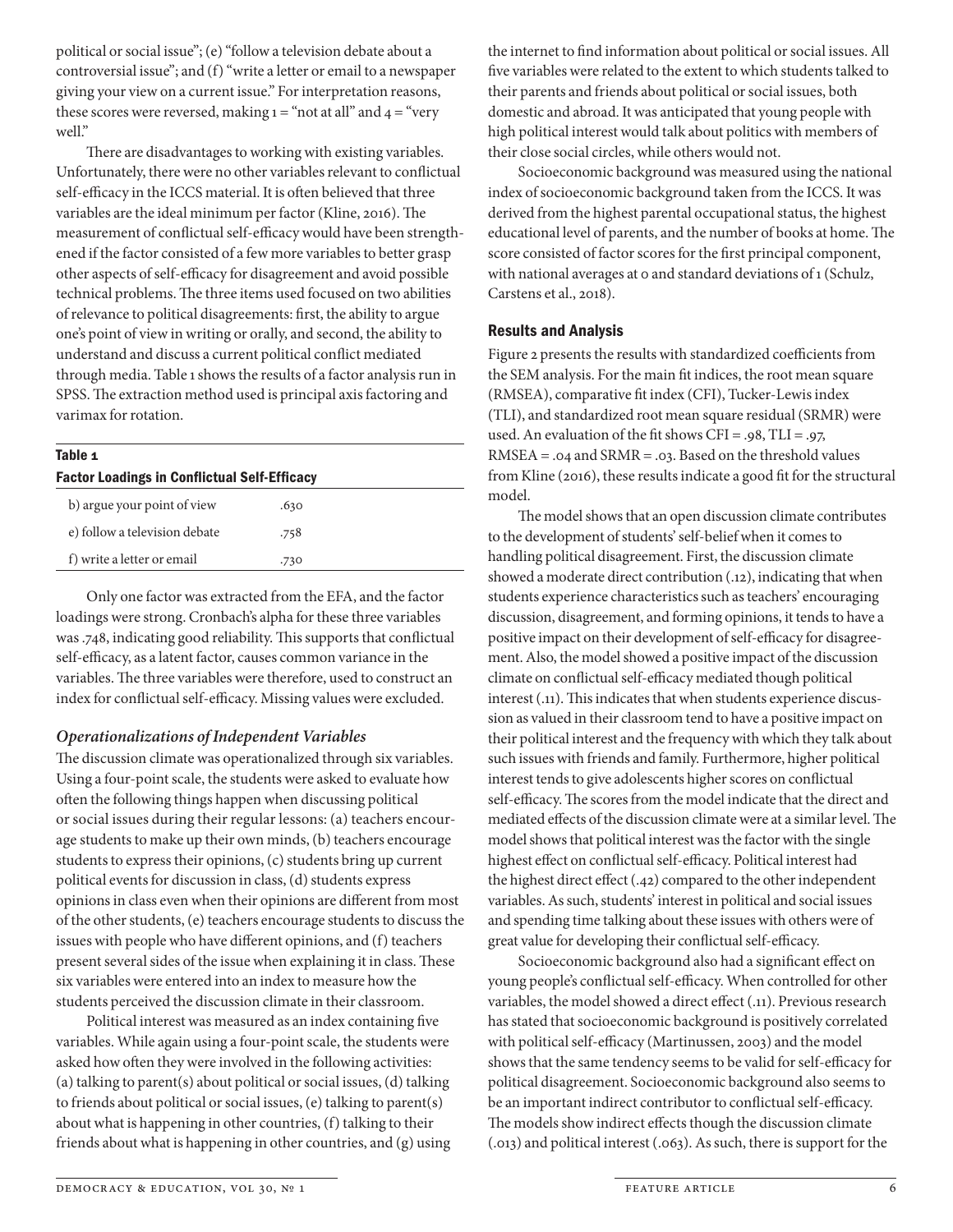

#### Figure 2

Path Model for Conflictual Self-Efficacy with Standardized Coefficients

expectation that homes with higher resources tend to stimulate students' political interest and the frequency with which young people talk to friends and family about politics, further benefitting their development of conflictual self-efficacy.

Explained variance (*R2* ) show that 29% of the variation in conflictual self-efficacy could be explained by the direct and indirect effects of discussion climate together with political interest and socioeconomic background. Together with good measures of fit for the model, the analysis shows significant results that are relevant to discussions about young people's participation in current and future politics.

#### Discussion and Conclusion

The aim of this study was to explore the relationship between young peoples' conflictual self-efficacy and the characteristics of the discussion climate in classrooms using the research question, What impact can the discussion climate have on students' selfbelief when it comes to handling political disagreement? The main finding of the study is that an open classroom discussion climate seems to increase students' self-belief in their ability to engage in discussions characterized by disagreement. The results highlight two ways in which discussion climate can positively impact the development of conflictual self-efficacy. First, students who experience their discussion climates as open also tend to score higher on conflictual self-efficacy compared to those with a lower score on discussion climate. Second, the findings show a mediated effect from discussion climate through political interest. Students who experience an open classroom discussion climate also tend to score higher on political interest, which also tends to have a positive impact on conflictual self-efficacy.

Drawing on the literature and previous studies presented earlier in this article, a possible interpretation of the positive

relationship between an open discussion climate and higher scores on conflictual self-efficacy can be related to the experience students acquire through disagreement during classroom discussions. The experience of an open classroom climate might provide mastery experience for students, which is a primary source of self-efficacy (Bandura, 1997). Political discussions in an open discussion climate may also make young people familiar and more comfortable with conflicting opinions. It might function as a form of practice that contributes to a self-belief that they are able to handle political disagreement. Since there is a positive impact from both discussion climate and political interest, the results might indicate that talking about politics in general is significant for the development of conflictual selfefficacy. It is likely that by talking about politics with others, young people encounter and gain experience with conflicting opinions, which makes them less likely to believe that they cannot handle a political disagreement.

The results are in line with the expectations and indications of previous research. Previous studies have shown that discussion climate has an impact on several skills and competences relevant to democratic education. For instance, studies have shown a positive relationship between the traits of the discussion climate and political engagement (Campbell, 2008; Torney-Purta et al., 2001), political self-efficacy (Campbell, 2008; Pasek et al., 2008), political learning (Persson, 2015a), perspective-taking, and tolerance (Hahn, 1998). This article shows that the discussion climate can also have an impact on young people's self-belief in handling situations characterized by political disagreement and conflict. A possible interpretation is that the experience of an open classroom climate provides a space in which students may be comfortable enough to participate in political disagreement and thereby gain mastery experiences with conflicting opinions.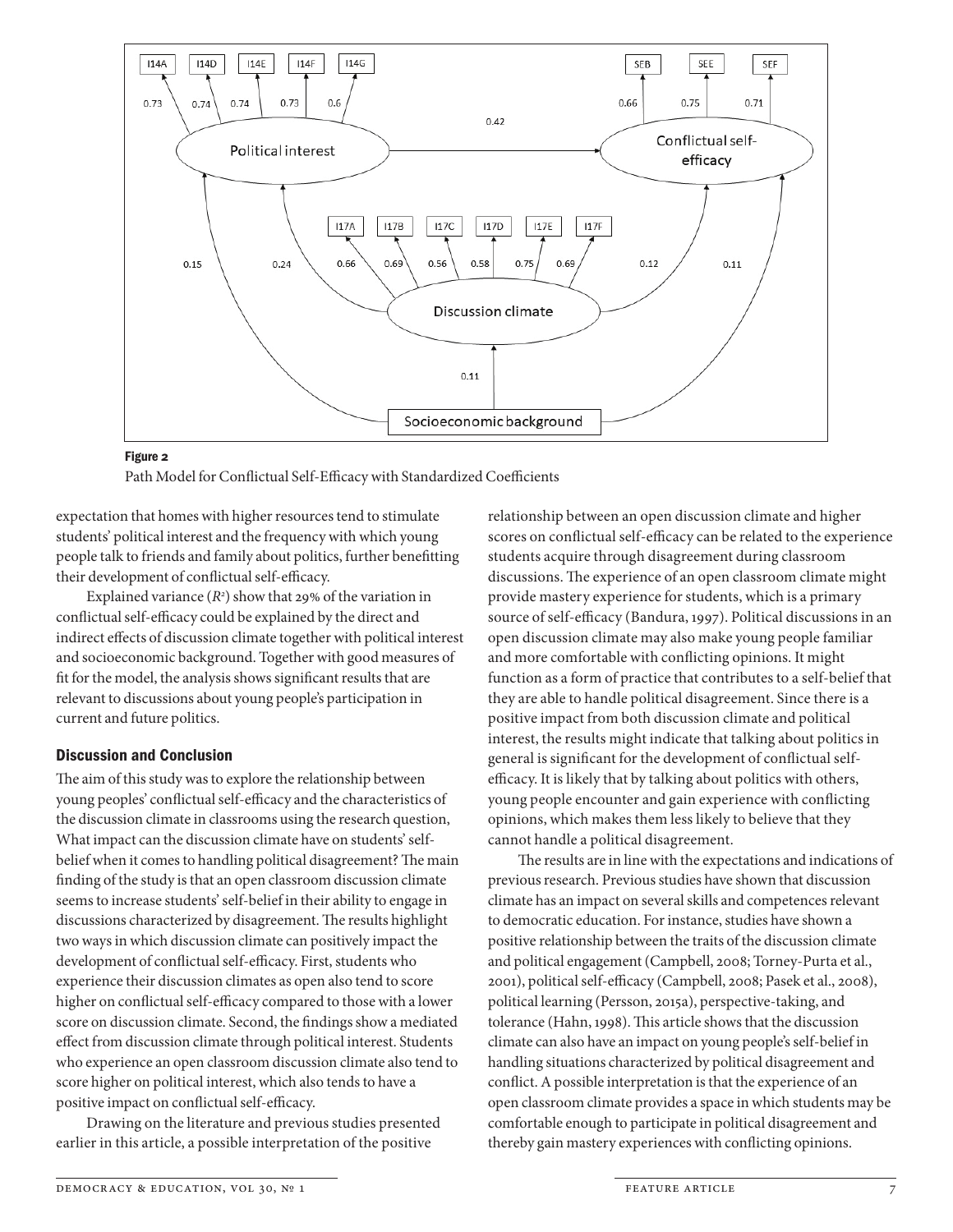The results of this study should also be discussed in light of the ongoing debate between agonistic and deliberative theories of democracy. The findings represent one possible approach to preparing young people for participation in situations which are not clearly deliberative or agonistic in nature. Examples of such situations can be discussions in which consensus might be hard to reach or in which finding a solution with consensus is not the main goal. Participation in such situations is also something that democratic education should pay attention to. It is likely that young people will, at some point, encounter political conflicts with high levels of intensity where consensus seems far or that they will encounter situations in which it is important to express disagreement and stand up for what they believe in, even if they are alone or in a minority. Being able to handle disagreement and believe in one's own ability to handle conflictual situations is important regardless of whether it is in a discussion in which the goal is to reach consensus about a solution or fighting for one's own opinions in an agonistic conflict.

The findings have some implications. First, they are relevant for the development of curricula on democratic education. Altogether, the findings support the idea that classrooms have the potential to be a space in which young people can be comfortable expressing and engaging with conflicting opinions and, in doing so, learn to endure conflict, disagree, and withstand the arguments of others. Based on this, there is potential to enhance the existing curriculum on democratic education and debate by including aspects of disagreement and conflict. There are already traces of this in the latest Norwegian national curriculum, which encourages students to learn about the key conflicts defining Norwegian society, the different perspectives on these conflicts and their rationale.

Second, the present study introduces the issue of how teachers can handle political disagreement in the classroom and facilitate an open discussion climate for students. Thus, political disagreement should also receive attention in teacher education. During their time in teacher education, upcoming teachers should be able to build competence in handling political disagreements in their future classrooms. If the teacher is uncomfortable with political conflict, it is unlikely that the students will be motivated to disagree, and their signal to the students may well be that political conflicts are unwanted or something to avoid. Thus, education in and about political conflict should be introduced in teacher education.

Third, and more broadly, there is a need for a greater focus on political disagreement in the research field of democratic education. There have been several studies on discussions of controversial issues, approaches to engage students in conflicting perspectives, and how to learn perspective-taking, most of which involve finding a common solution or seeking consensus-building as a goal. However, this study calls for a greater focus on the potential of learning to disagree. Being part of political discourse is not only about building consensus; it can also be about standing up for what you believe in. Against this backdrop, there is a need for democratic education to recognize that democracy is also about learning to disagree.

There are some limitations to this study that could be addressed in future research. First, as previously pointed out, some of the measures used could be extended further. For example, the

factor for conflictual self-efficacy includes three items; ideally, to cover other relevant aspects of self-efficacy for political disagreement and thereby offer a better measurement, it could include more items. Second, the measure of discussion climate is based on how students individually experience their classroom discussions, not on how discussions are actually facilitated. In future research, collating information from students and teachers (and curricula) can offer a more holistic portrait of the discussion climate. Since students can experience the same discussion climate in very different ways, applying multilevel models can account for intraclass correlations.

This article draws on ICCS 2016 data, which is the only representative survey data currently available for secondary level students and democratic education in Norway. It is especially useful in identifying broad trends, such as the correlation between discussion climate and conflictual self-efficacy. Collecting further, more focused data from students and teachers on the themes of democratic education would be useful to examine how and to what extent we teach young people that democracy is also about learning to disagree.

Third, this study is based on cross-sectional data which is not ideal for inferring causality. Time series would be better to explore causality in the relationship between discussion climate and selfefficacy. Unfortunately, there are currently no data with such qualities available in the Norwegian context. The article draws on a theoretically constructed model with proposed directions for the effects based on the literature. However, it is likely that there is an interplay between the included variables and that they mutually influence each other. For instance, it is possible that students who score high on conflictual self-efficacy experience their classroom climate as being more open than students with lower scores. The model does not take into account these differences, but they are important to be aware of and offer potential avenues for future research.

#### References

- Alivernini, F., & Manganelli, S. (2011). Is there a relationship between openness in classroom discussion and students' knowledge in civic and citizenship education? *Procedia—Social and Behavioral Sciences*, *15*, 3441–3445. https://doi.org/10.1016/j .sbspro.2011.04.315.
- Bandura, A. (1986). *Social foundations of thought and action: A social cognitive theory* (The Prentice-Hall Series in Social Learning Theory). Prentice-Hall.
- Bandura, A. (1997). *Self-efficacy: The exercise of control*. Freeman.
- Barber, C., & Torney-Purta, J. (2012). Comparing attitudes in the 1999 and 2009 IEA civic and citizenship education studies: Opportunities and limitations illustrated in five countries. *Journal of Social Science Education*, *11*(1), 47–63.
- Biesta, G. (2009). What kind of citizenship for European higher education? Beyond the competent active citizen. *European Educational Research Journal*, *8*(2), 146–158. https://doi.org/10.2304/eerj.2009.8.2.146.
- Boxell, L., Gentzkow, M., & Shapiro, J. M. (2020). *Cross-country trends in affective polarization*. National Bureau of Economic Research.
- Campbell, D. E. (2008). Voice in the classroom: How an open classroom climate fosters political engagement among adolescents. *Political Behavior*, *30*(4), 437–454. https://doi.org/10.1007/s11109-008-9063-z.
- Coffé, H., & Bolzendahl, C. (2017). Avoiding the subject? Gender gaps in interpersonal political conflict avoidance and its consequences for political engagement. *British Politics*, *12*(2), 135–156. https://doi.org/10.1057/bp.2016.9.